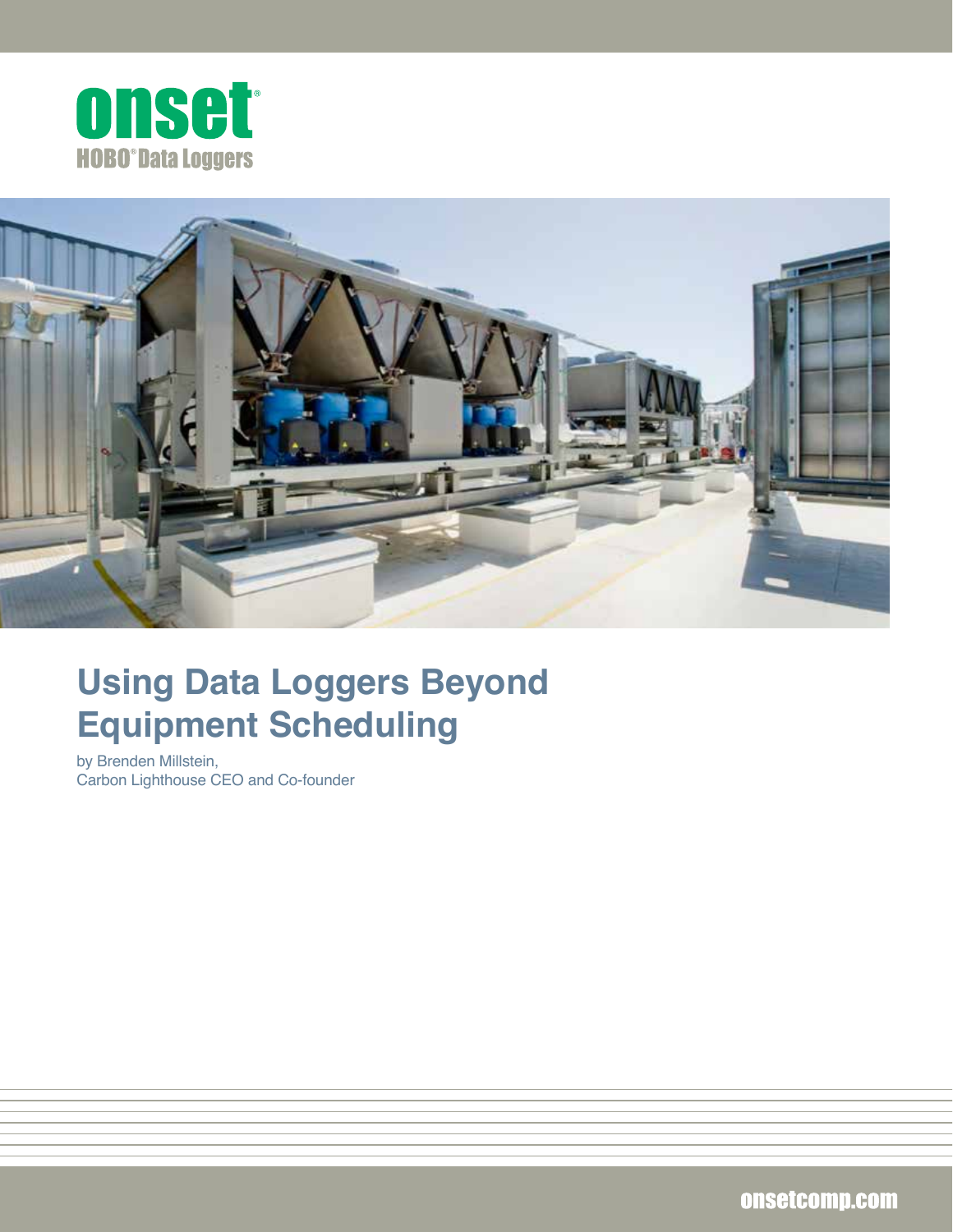Data is a powerful tool. Data loggers are great for finding equipment-scheduling opportunities in buildings, but their use does not stop there. This article discusses three ways to use data loggers to find opportunities beyond scheduling.

# **I. Economizers**

A study touted by Facility Dynamics and Pacific Gas and Electric found that out of 123 economizers in the field, 79 had failed. This means if you go to a building with three economizer-equipped air handlers, it is likely that two of them are not actually economizing.

How can you tell? With data loggers. In this case you'll need three: one to measure the outside air temperature, one to measure the return air temperature, and one to measure the mixed air temperature. Or, you could use a single 4-channel data logger with three temperature sensors. Getting a good reading on mixed air temperature can be difficult since air striation can make things difficult. We have found that placing the sensor just before the inlet to the supply fan, or just after the filters, can be a reliable spot to get a reading.





There's good mixing here, just before the inlet to the supply fan.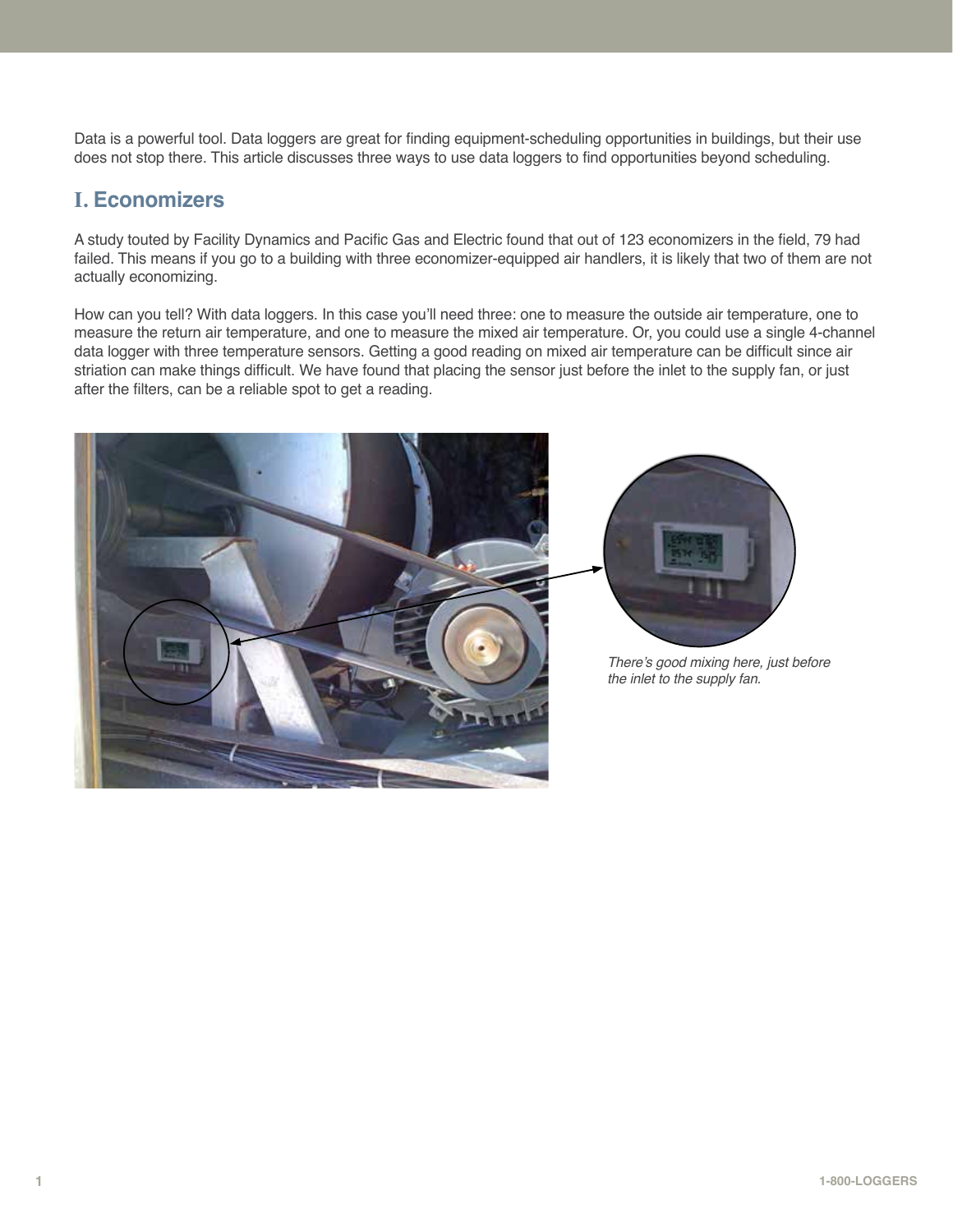Temperature of the mixed air follows a simple equation, related to the percentage of outside air being used:

$$
MAT = OAT \bullet x + RAT \bullet (1 - x)
$$

where:  $x =$  the percentage of outside air MAT = Mixed Air Temperature OAT = Outside Air Temperature RAT = Return Air Temperature

You can solve this equation for x, yielding the relationship:

$$
x = \frac{MAT - RAT}{OAT - RAT}
$$

Using data loggers, you can learn what the MAT, RAT, and OAT are and determine if the economizers are working.

Unfortunately, the outside air temperature may be pretty close to the return air temperature, which would make the equation go to infinity since the denominator would be zero. However, some simple graphs will resolve this problem.

Make a scatter plot of your logger data so that the x-axis is OAT – RAT, and the y-axis is MAT – RAT (you need to throw away the data in which the unit was turned off), and you will see one of two things. If there is no economizer, you will see something like this:



Fixed Outside Air (20%)

(This graph was made using measured outside air temperatures and return air temperatures in a building, but using a theoretical model to determine mixed air temperatures based on dampers stuck letting in exactly 20% outside air.)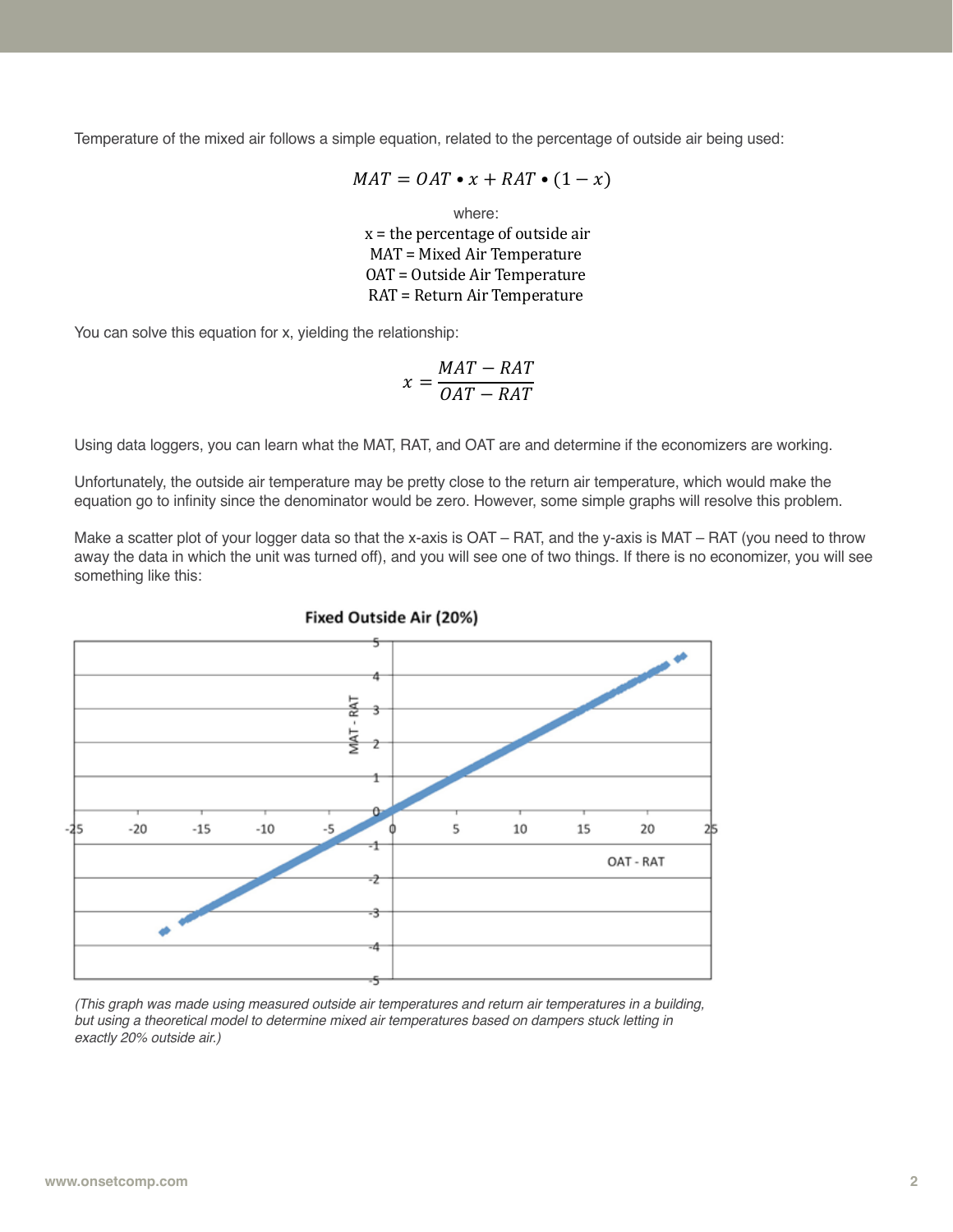Note that the slope of the line is 0.2. The economizer will be between these positions when the outside air is less than 55°F, which will appear on the left side of the graph. Using real-world data, we get graphs more like the following:



## **Non-functioning Economizer**

Note that the graph does not go exactly through 0, and that the slope is closer to .57, indicating this air handler is stuck at 57% outside air.

If the unit were equipped with an economizer, it would look more like the following:



# Calculated Economizing Data (using measured RA and OA)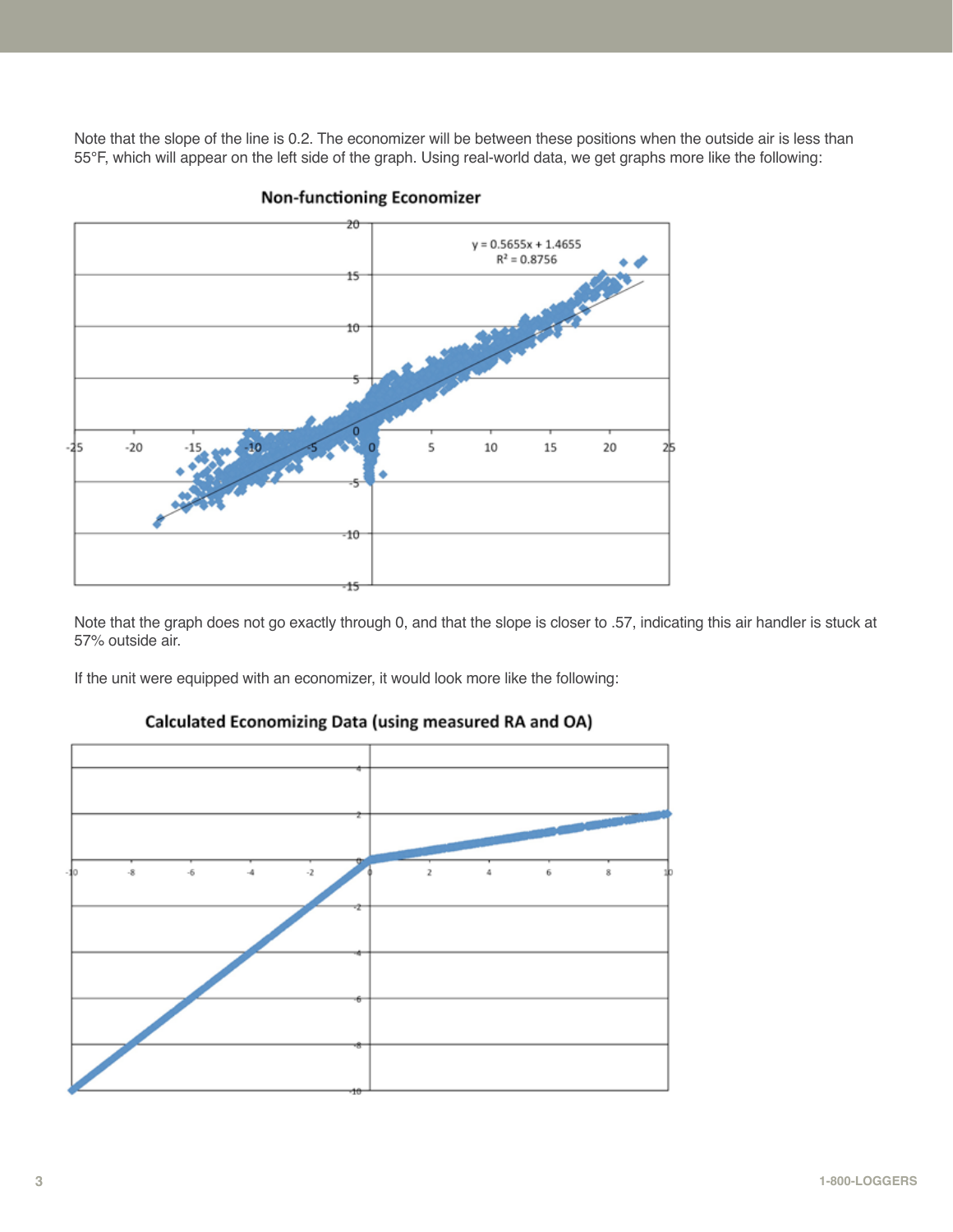Note the difference in slopes. On the left side of the graph the slope is 1, indicating the unit is at 100% outside air. On the right side of the graph, the slope is 0.2, indicating the economizer dampers are at a minimum.

Now that you can tell whether or not your economizer is working, you can calculate the savings.

A building's cooling (or heating) system takes the mixed air and cools it down (or heats it up) to the desired supply air temperature. The energy use is equal to:

## 1.08•*CFM•∆T=Energy (BTUs)*

#### where:

**1.08** = a units constant related to the density and specific heat of air at sea level (note, you need to use a different constant at higher altitude). This makes the equation give an energy result in BTUs. **CFM** = the flow rate across the fan, which you can look up in the building design documents **∆T** = the difference in temperature from mixed air temperature to supply temperature

Knowing this, you can download Typical Meteorological Year (TMY) data to get hourly weather patterns at your site, and calculate the mixed air temperature with and without an economizer every hour for the year. Using the airflow rate of your system, you can then calculate the energy savings from installing or repairing an economizer. (You need to know the schedule of the unit as well; data loggers are great for determining a piece of machinery's schedule. Also, please note that the above calculation does not account for any latent cooling. We have found a factor of 0.25 or 0.3 is conservative as an adder to account for dehumidification in the San Francisco Bay Area.)

Armed with the knowledge of quantified savings, it is much simpler to try to convince a building owner or manager to install an economizer. Rather than saying, "Economizers generally pay for themselves in six months to four years," you can tell the owner, "Replacing this economizer in your building will save \$2,200 per year and cost \$1,500." Citing the exact costs and savings specific to an individual building is a powerful tool in encouraging an organization to reduce its energy use.

All of the data required to make that building-specific, and hence powerful statement, comes from inexpensive data loggers and a little bit of spreadsheet analysis. Although it may seem complicated now, after you've done the Excel analysis once, you can just copy and paste in new logger data and it will immediately tell you what the savings are for any given project. And that's just the beginning of using data loggers for purposes beyond equipment scheduling.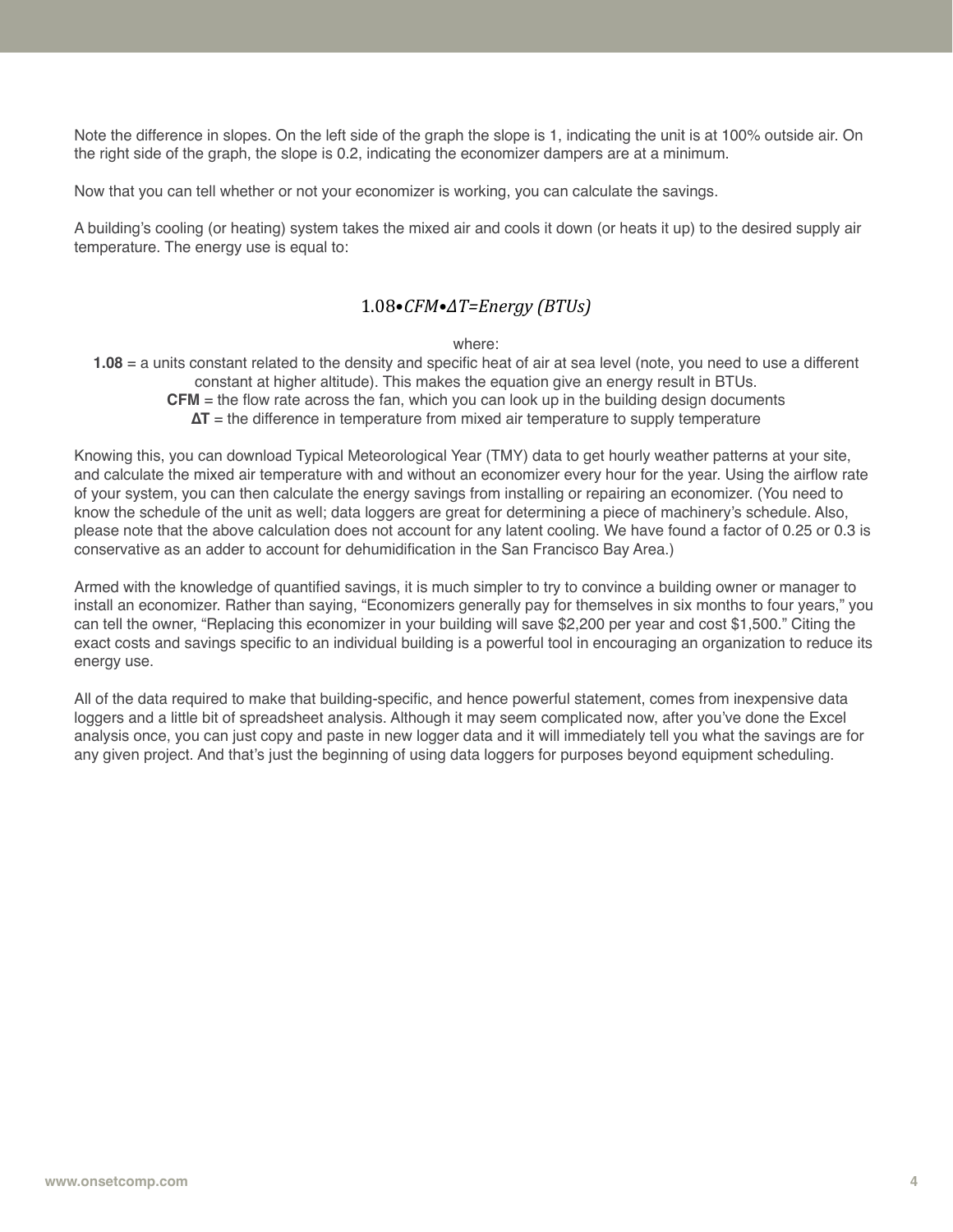# **II. Cycling Fans**

Variable Frequency Drives (VFDs) are wonderful pieces of equipment. Most contractors interested in efficiency recommend their customers install VFDs on their pumps and fans for great energy savings. VFDs, however, can be expensive.

Again, the problem with convincing a customer to reduce energy use is that while costs are known, savings are not – unless you have data loggers. With data loggers you can accurately calculate the energy savings from installing VFDs ahead of time, and then present the customer with hard numbers for both costs and savings.



Variable Frequency Drives

Here's how: VFDs take advantage of the affinity laws. You actually only need one of them in this case:

$$
\frac{P_1}{P_2} = \left(\frac{RPM_1}{RPM_2}\right)^3
$$

this can be rewritten as:

$$
P_1 = P_2 \cdot \left(\frac{R P M_1}{R P M_2}\right)^3
$$

where:  $P_1$  = Fan or pump power at a slow (or fast) speed  $P_2$  = Fan or pump power at a fast (or slow) speed  $RPM<sub>1</sub>$  = Speed at the slow (or fast) speed  $RPM<sub>2</sub>$  = Speed at the fast (or slow) speed

(NOTE: We have found the affinity laws are a bit idealized compared to results in the field. If you are installing a VFD on a pump or a fan with high static, you're better off using an exponent of 2.2 as opposed to 3. If the fan has relatively low head, then you can use an exponent of 2.7 instead of 3.)

The important thing to note about the above equation is that as VFD speed decreases, power decreases like the cube. So if you cut the speed in half, you end up using only 12.5% of the power. To illustrate, assume P<sub>2</sub> is the original power of the fan when operating at 60 hertz without a VFD, then we see:

$$
P_1 = 100\% \left(\frac{30}{60}\right)^3 = 12.5\%
$$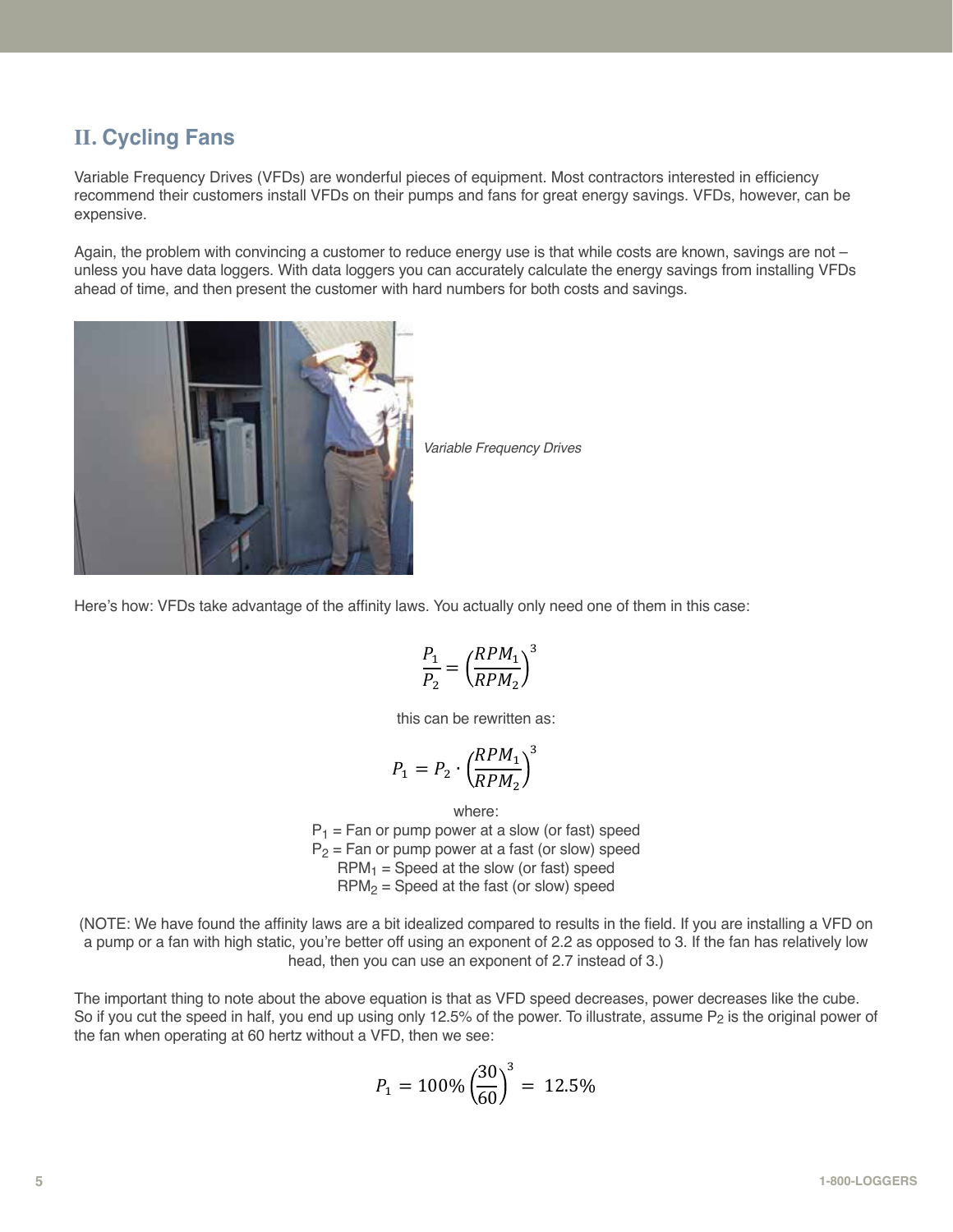Imagine a 100 kW fan were cycling half the time. Over the course of an hour, the fan would use 50 kWh, whereas if a VFD was installed and turned down to 50% speed, it would use only 12.5 kWh over the course of the hour. This represents savings of 37.5%. You can see the savings from installing a VFD in the graph below:



This is all good theory, but how do we predict ahead of time what the speed of the fan is going to be? Won't this change throughout the year based on outside weather conditions?

This is where data loggers are extremely helpful. To predict the fan speed, we need to measure the current cycle rate of the fan and regress this against weather.

Hook up a current transformer (CT) to your data logger, and measure the current going into your fan motor. You need to use one-or two-minute interval data so you can accurately calculate the cycle rate. Use another logger to measure the outside air conditions at the building (or, if you have access to NOAA data, you can download it there). Now, calculate your cycle rate for each hour, and compare that to your outside air temperature data. Please note, cooling towers track wet bulb temperatures, whereas an evaporator fan is more likely to track dry bulb temperatures.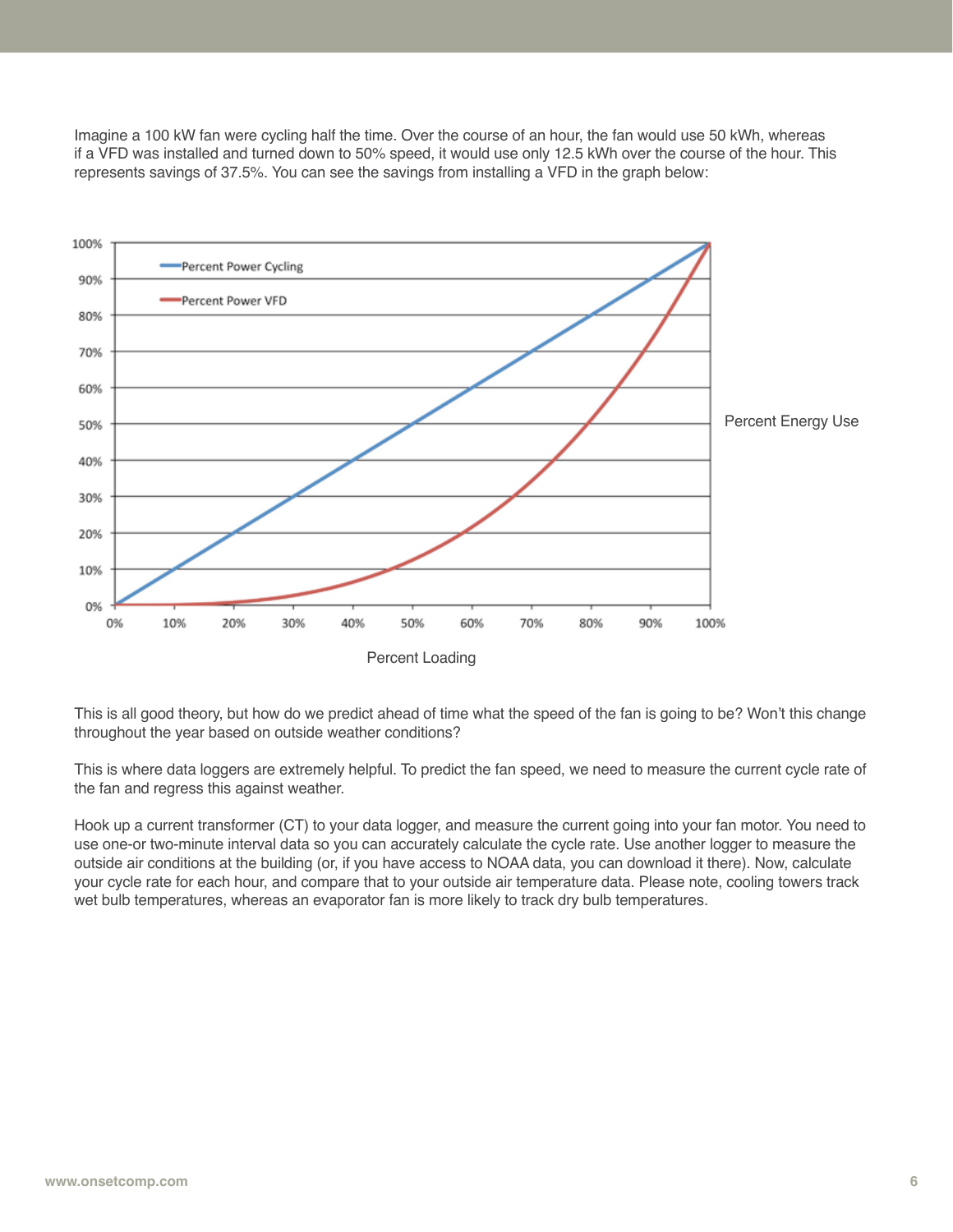You should get a graph something like this:



Note that the fan starts coming on at 49 $^{\circ}$ , and by 72 $^{\circ}$  is at 100%. Between these two temperatures the cycle rate follows the equation:

## Cycle Rate = 0.0438 • OAT – 2.1187

Now we get to the good stuff. If the fan is cycling at 50%, it means that the load your system is actually experiencing is 50% of the design capacity. Since energy use follows the equation:

# 1.08*•CFM•∆T=Energy (BTUs)*

if we reduce the CFM by half, we get half the energy transfer – which is exactly what your fan is doing by cycling off half the time. So the VFD speed is equal to the fan cycle rate. (Note: there is a built-in assumption here that by reducing the speed, we are not changing the delta T across the coil. In fact, by reducing fan speed we will probably get a slightly higher delta T, which means we could reduce the speed even further. So, this assumption will in fact make your savings estimates slightly conservative.)

Now you can set up your spreadsheet and calculate your savings exactly. In one column, take your annual weather data. In the next column, calculate your cycle rate based on the weather (make sure to cap the cycle rate so it doesn't go lower than zero or higher than 100%). The next column is your baseline energy use: the cycle rate times the fan kW draw (which you would have measured with a real power meter to account for power factor and voltage at your site). Lastly, the final column uses the fan affinity laws discussed to calculate the energy use of the fan with a VFD.

Subtract those last two columns, and you have calculated your energy savings ahead of time – all just by taking data loggers to the field and doing a quick regression. (Make sure to account for scheduling.)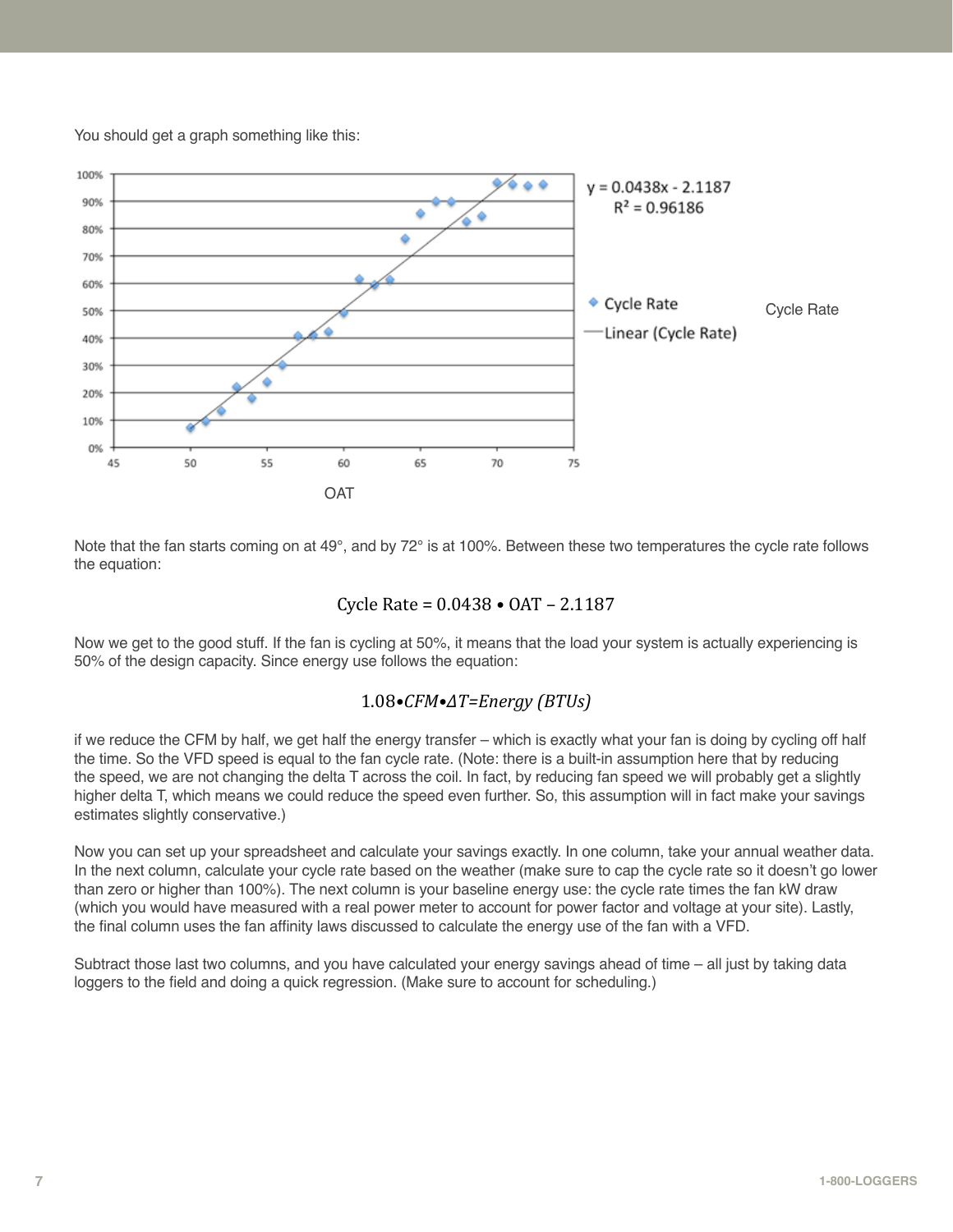# **III. Simultaneous Heating and Cooling, Boiler Lockouts, and Supply Air Resets**

Many people believe a supply air reset is a great way to reduce the energy use in Variable Air Volume (VAV) systems, and it can be. If you do not have a good Direct Digital Controls (DDC) system, however, you may need to install new controllers and sensors to enable it. Is it worth the cost? Even if there is no cost, would you like to be able to report the savings to management?

To determine the savings and find out if it is worth the cost, data loggers can help.

To calculate the savings from a supply air reset is actually not an insurmountable challenge. It can be broken up into a few steps based on collecting a few pieces of logger data:

- 1. Log the supply air temperature coming out of the air handler you want to enable with a supply air reset.
- 2. Log the outside air temperature (in this case, dry bulb is just fine).
- 3. Log some of the hottest zones in the building, or the zones where you've noticed the lowest discharge air temperature coming out of the registers. These are usually on the south or west sides of the building.

Counter-intuitively, a supply air reset is actually more of a gas- or oil-saving measure than an electric cooling saving measure. Here's why: If you are always supplying 55° air but your coldest VAV box is discharging 62° air, you could reset your supply air temperature to 61°. This would save cooling energy since you would no longer need to cool the air all the way to 55°, and it would also save heating energy since you wouldn't need to reheat the air to 61°. Sounds like it saves energy on both sides? It does. But if it is 75° outside or hotter, it is likely that your coldest VAV box is actually discharging 55° air or pretty close to it. So, you shouldn't reset your supply air temperature, and hence won't get either heating or cooling savings.

On the other hand, if it is 35° outside and your supply air temperature is 55°, it is likely your coldest VAV box is at least 65°. If you are economizing, you are using no cooling energy to make 55° air, and then you are using quite a bit of gas or oil to heat that supply air temperature up to 65° discharge air. Why bother heating? Why not just set your economizers to make 65° supply air and save the gas? You won't save energy cooling the air since you hadn't used energy to cool the air to begin with, but you'll save a great deal of gas or oil.

That is exactly what a supply air reset does, and why it is primarily a natural gas or fuel oil saving measure, and not a cooling measure.

Armed with your logger data and the few concepts above, you are now ready to calculate your savings.



Air Handling Unit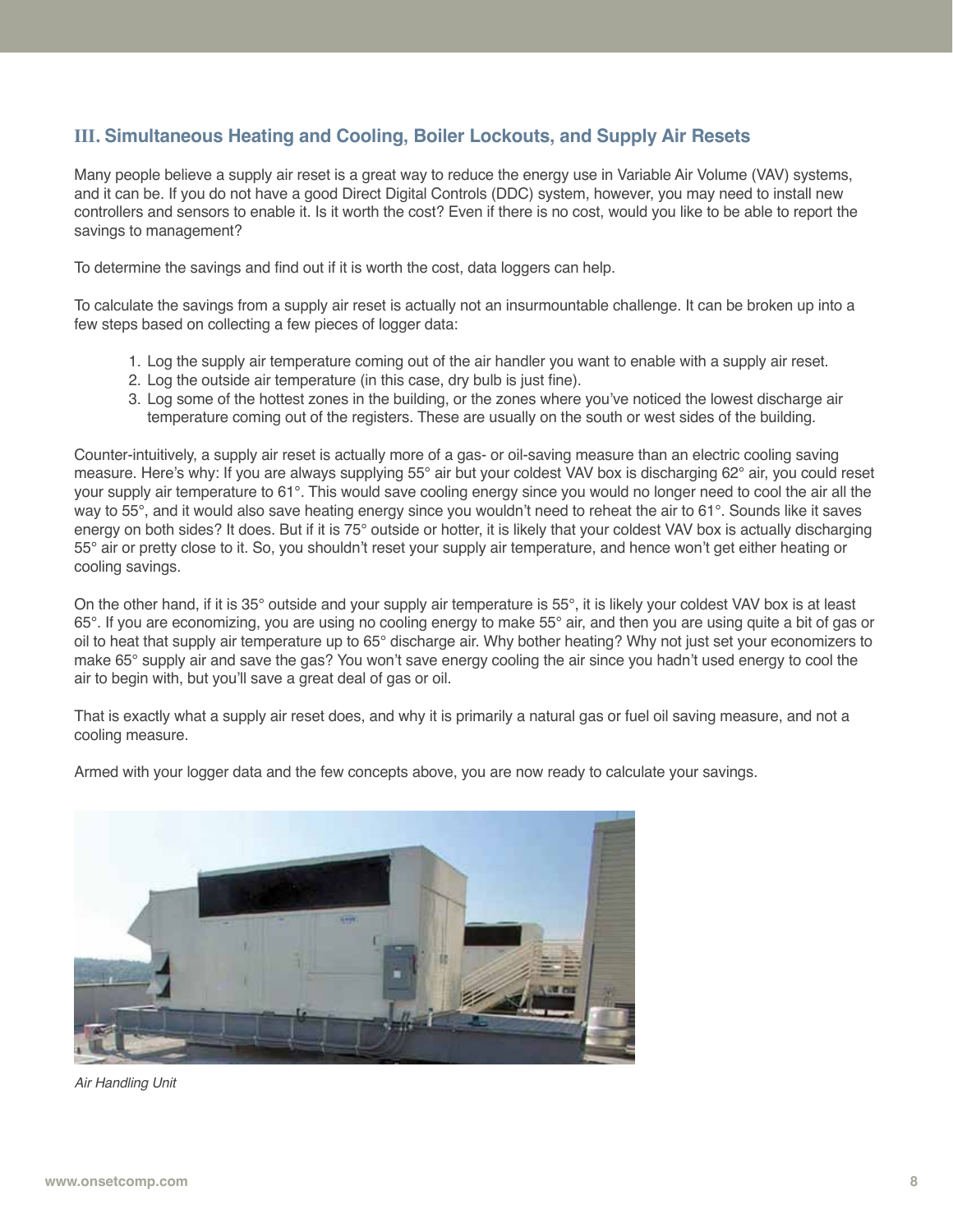Unless you've been with the building since construction or you have a good controls system, the first thing you should probably do is check the supply air temperature across a range of outside temperatures to make sure you are not already doing a supply air reset. The supply air temperature is likely to jump around a little bit, but this is not necessarily indicative of a supply air reset. If the supply air temperature is always between  $52^{\circ}$  and  $58^{\circ}$ , this is probably indicative of compressor cycling, not any sort of reset schedule. Do a regression of supply air temperature based on outside air temperature to check. If your line is basically flat – e.g. always  $55^{\circ}$  or  $58^{\circ}$  – then you do not have a supply air reset. If your line slopes significantly – it is 55° whenever it is above 75°, or 65° whenever it is less than 40°– then you probably do have a supply air reset. If you don't already have a supply air reset, we are finally ready to calculate the savings from implementing one.

The simplest way to control a supply air reset is based on outside air temperatures. This is how we will calculate the savings. The equation we will rely on is:

# 1.08*•CFM•∆T=BTU*

1.08 is a units constant and changes based on altitude. If you're in Denver, for example, you need to replace the constant.

CFM is not terribly complicated to calculate: the cut sheets for the air handler will tell you the maximum CFM, which occurs during the cooling design day. The next points you will need are the outside air temperature at which the VAV boxes close to minimum position, and what that minimum position is. Now, you're ready to set up a linear ramp based on the outside air temperature to calculate CFM. Here's an example:

Suppose you know the following about your building:

- The design day is 100°
- The maximum air flow through the air handler is 50,000 cfm
- The VAVs ramp to a minimum when the outside air is 45°
- The minimum position is 25%

Then set up the following chart:

| <b>Outside Air Temperature</b> | <b>CFM</b>                   |  |  |  |  |  |  |
|--------------------------------|------------------------------|--|--|--|--|--|--|
| 100                            | 50,000                       |  |  |  |  |  |  |
| 45                             | $50,000 \cdot 0.25 = 12,500$ |  |  |  |  |  |  |

We are now prepared to calculate CFM based on the outside air temperature. If the outside air temperature is 100° or higher, the CFM will be 50,000. If the outside air is 45° or higher, the CFM will be 12,500. Between those two, the CFM will follow a linear ramp between the two points.

The equation for a line is  $y = mx + b$ , so let's set up an equation where 'y' is CFM. The slope, 'm', is equal to the change in CFM over the change in outside air temperature:

$$
m = \frac{50,000 - 12,500}{100 - 45} = 681.82
$$

The y-intercept, 'b', can be found by solving for a known point, namely 100° outside air temperature, and using the slope found above:

$$
50,000 = 681.82 \cdot 100 + b \rightarrow b = 50,000 - 68,182 = -18,182
$$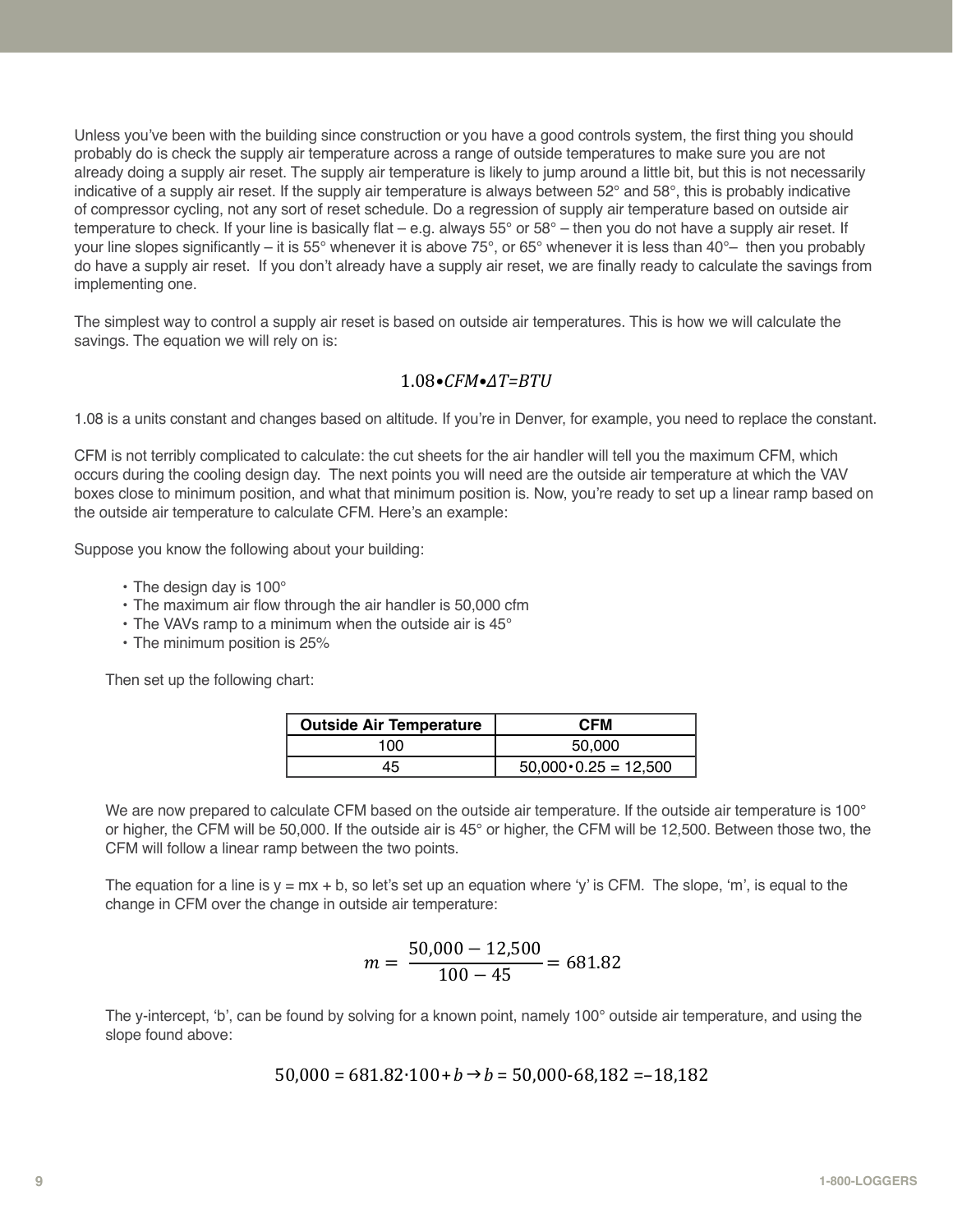We should check that the equation works, so let's plug in 45° outside air:

## $CFM = 681.82 \cdot 45 - 18,182 = 12,499.99 \approx 12,500$

Great. We can now calculate CFM based on the outside air temperature using the equation for CFM we developed.

Once we know the  $\Delta T$ , we can finish calculating the energy savings. There are actually two  $\Delta T$ s, the  $\Delta T$  from your mixed air to your supply air, and then the ΔT from your supply air to the discharge air. From mixed air to supply air tells you your cooling energy use, and from supply air to discharge air tells you your reheat use.

To calculate the cooling use, we need to know the mixed air temperature across a range of outside air temperatures. If you do not have an economizer and use a constant 20% outside air, this is simple:

#### *MAT = OAT •* 0.2+RAT *•* 0.8

where MAT is your mixed air temperature, OAT is your outside air temperature, and RAT is your return air temperature.

For RAT, you can usually assume this is roughly the same temperature as your space, or one or two degrees higher. If you assume a flat 72° all year round, you will be fairly accurate.

For OAT, you can download a TMY file for data on the outside air temperature every hour of the year for your building.

If you do have an economizer, it is also relatively easy to calculate your mixed air temperature. Assuming you have a supply air temperature setpoint of 55°, and the outside air is less than 55°, your MAT will be 55°. If the outside air temperature is greater than 55° but less than say 70°, your MAT will be the same temperature as the outside air temperature. Above 70°, your MAT will follow the equation above.

Using the weather file to learn the outside air temperature every hour of the year, you can thus calculate your MAT.

On to cooling energy: simply multiply 1.08, CFM, and (MAT – SAT) to find your cooling energy.

Reheat energy: this is more complicated. You will need to know your average discharge temperature across a variety of outside air temperatures. Again, data loggers are useful. Log your discharge air temperature at a few boxes, and the outside air temperatures as well. Next, graph the discharge air temperatures on the y-axis and use OAT as the x-axis. Add a quick trend line and you can see what your discharge air temperature should be across a range of outside air temperatures (don't forget to remove the data from the trend line for unoccupied times).

Now, we're finally ready to put this all together and calculate some energy use. In the base case, we have energy use with a static supply air setpoint. In the retrofit case, we have a supply air reset.

We haven't discussed boiler resets, but they are really simple: lockout your boiler (and heating water pumps) when it is more than 70° outside. The 70° will change a bit based on your region and building, but 70° is a good starting point. Calculating savings from a boiler lockout is very simple: your heating energy use above 70° goes to zero, and your energy use for your pumps goes to zero as well.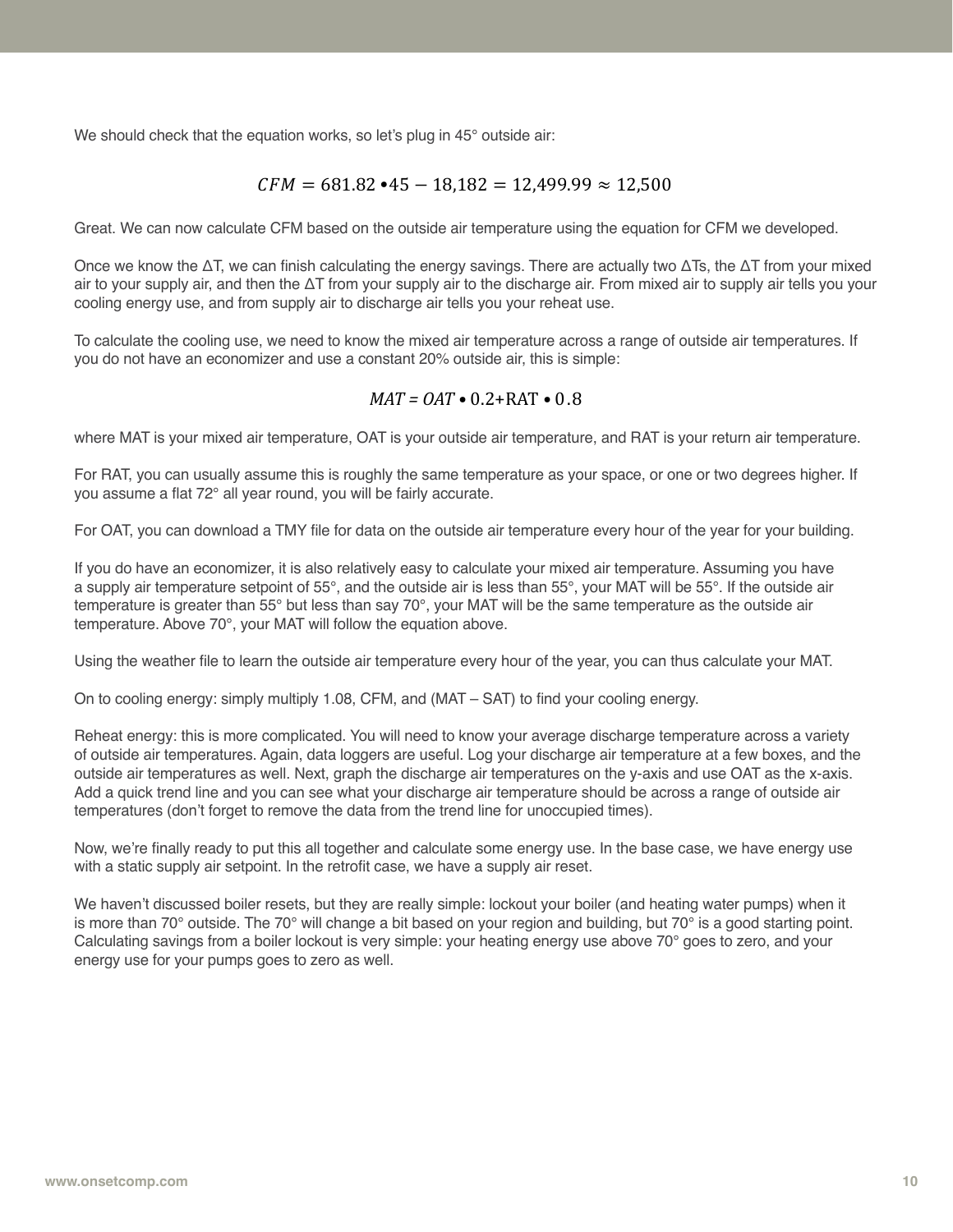| Outside Air | <b>CFM</b>   |             | <b>OAT</b>    | Discharge |                     | OAT                 | SAT  |             | m                 | lb                 |                   |         |         |                |
|-------------|--------------|-------------|---------------|-----------|---------------------|---------------------|------|-------------|-------------------|--------------------|-------------------|---------|---------|----------------|
| 100.0       | 50000.0      |             | 30.0          | 100.0     |                     | 75.0                | 55.0 |             | $-1.0$            |                    | 130.0 DISCHARGE   |         |         |                |
|             |              |             |               |           |                     |                     |      |             |                   |                    |                   |         |         |                |
| 45.0        | 12500.0      |             | 75.0          | 55.0      |                     | 45.0                | 65.0 |             | 681.8             | $18181.8$ CFM      |                   |         |         |                |
|             |              |             |               |           |                     |                     |      |             | $-0.3$            | 80.0 SAT           |                   |         |         |                |
|             |              |             |               |           |                     |                     |      |             |                   |                    |                   |         |         |                |
|             |              |             |               |           |                     |                     |      |             |                   |                    |                   |         |         |                |
|             |              |             |               |           |                     |                     |      |             |                   |                    |                   |         |         |                |
|             | Mixed Air    |             |               |           |                     | Base                |      |             |                   |                    | Heating           |         |         | <b>Heating</b> |
|             | Temperature  | Supply Air  |               |           | <b>Base Cooling</b> | Simultaneous        |      | Supply Air  |                   |                    | <b>Energy Use</b> |         |         | <b>Savings</b> |
| Outside Air | íno          | Temperature | Discharge Air |           | <b>Energy Use</b>   | <b>Heating Load</b> |      | Temperature | Cooling           | Heating            | with Boiler       | Cooling | Heating | w/Boiler       |
| Temperature | (economizer) | (base case) | Temperature   | CFM       | (BTUs)              | (reheats)           |      | (w/Reset)   | <b>Energy Use</b> | Energy Use Lockout |                   | Savings | Savings | Lockout        |
| 35          | 65           | 55          | 95            | 12,500    | 129,600             | 540,000             |      | 68          | $\sim$            | 360,000            | 360,000           | 129,600 | 180,000 | 180,000        |
| 40          | 66           | 55          | 90            | 12,500    | 143,100             | 472,500             |      | 67          | $\sim$            | 315,000            | 315,000           | 143,100 | 157,500 | 157,500        |
| 45          | 67           | 55          | 85            | 12,500    | 156,600             | 405,000             |      | 65          | 21,600            | 270,000            | 270,000           | 135,000 | 135,000 | 135,000        |
| 50          | 68           | 55          | 80            | 15,909    | 216,491             | 429,545             |      | 63          | 73,309            | 286,364            | 286,364           | 143,182 | 143,182 | 143,182        |
| SS          | 69           | 55          | 75            | 19,318    | 283,745             | 417,273             |      | 62          | 144,655           | 278,182            | 278,182           | 139,091 | 139,091 | 139,091        |
| 60          | 70           | 55          | 70            | 22,727    | 358,364             | 368,182             |      | 60          | 235,636           | 245,455            | 245,455           | 122,727 | 122,727 | 122,727        |
| 65          | 71           | 55          | 65            | 26,136    | 440,345             | 282,273             |      | 58          | 346,255           | 188,182            | 188,182           | 94,091  | 94,091  | 94,091         |
| 70          | 72           | 55          | 60            | 29,545    | 529,691             | 159,545             |      | 57          | 476,509           | 106,364            |                   | 53,182  | 53,182  | 159,545        |
| 75          | 73           | SS          | SS            | 32,955    | 626,400             | $\sim$              |      | 55          | 626,400           | $\sim$             |                   | $\sim$  | $\sim$  |                |
| 80          | 74           | 55          | 55            | 36,364    | 730,473             | $\sim$              |      | 55          | 730,473           | $\sim$             |                   | $\sim$  | $\sim$  | $\sim$         |
| 85          | 75           | 55          | 55            | 39,773    | 841,909             | $\sim$              |      | 55          | 841,909           | $\sim$             |                   |         | $\sim$  |                |
| 90          | 76           | 55          | 55            | 43,182    | 960,709             | $\sim$              |      | 55          | 960,709           | $\sim$             | $\sim$            | $\sim$  | $\sim$  |                |

We can also combine a supply air reset with a boiler lockout. All of this looks like the following:

The worksheet above shows the savings at a range of temperatures. To calculate the annual savings, you need to download a TMY weather file and do an 8,760 hourly analysis. That uses the exact same methods outlined here, but extends for 8,760 rows, one for each hour of the year. Please note, none of this accounts for the efficiency of your cooling or heating system. The heating energy savings should be divided by the efficiency of your boiler, and the cooling energy savings should be divided by your unit's Coefficient of Performance (COP). Lastly, don't forget to take scheduling into account, and don't forget the pump savings from your boiler lockout.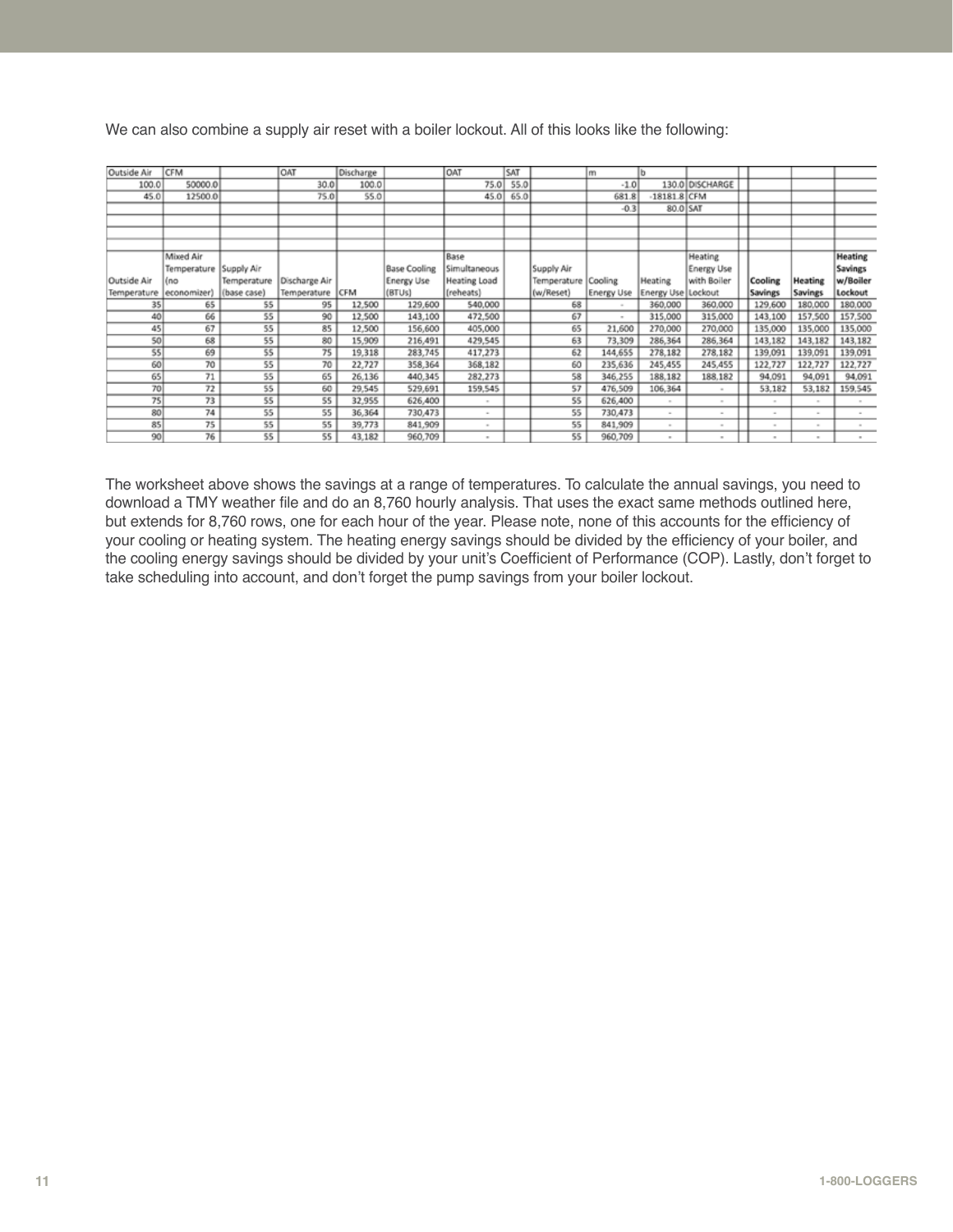# **Other informational resources available from Onset:**

#### **Choosing an Occupancy and Light On/Off Data Logger – 5 Important Considerations**

This paper provides guidance on features to consider when choosing an occupancy and light on/off data logger, including calibration, LCD display, logger accuracy and range, speed of deployment, and time-saving software. Learn how to select the right logger for identifying ideal locations in your building where changes in lighting could result in cost savings up to 80%.

#### **Utility Incentive Programs: How to Get More Money Quickly and Easily**

"Utility Incentive Programs: How to Get More Money Quickly and Easily," is aimed at making the process of applying for and receiving energy efficiency incentives and rebates faster, easier, and more rewarding. Authored by Carbon Lighthouse, an energy firm that makes it profitable for commercial and industrial buildings to eliminate their carbon footprint, the paper discusses the two main types of incentive and rebate programs, how utility efficiency program managers think, and how to use data to get more incentive dollars for your projects.

#### **Using Data Loggers to Improve Chilled Water Plant Efficiency**

Chilled water plant efficiency refers to the total electrical energy it takes to produce and distribute a ton (12,000 BTU) of cooling. System design, water quality, maintenance routines, cooling tower design, and cooling coil load all affect chiller water plant efficiency and the expense of operating the system.

#### **Data Logger Basics**

In today's data-driven world of satellite uplinks, wireless networks, and the Internet, it is common to hear the terms "data logging" and "data loggers" and not really have a firm grasp of what they are.

Most people have a vague idea that data logging involves electronically collecting information about the status of something in the environment, such as temperature, relative humidity, or energy use. They're right, but that's just a small view of what data logging is.

#### **Addressing Comfort Complaints With Data Loggers**

This paper offers facility managers, HVAC contractors, and others with valuable tips on how low-cost data loggers can be used to validate temperature-related comfort complaints.

#### **Monitoring Green Roof Performance with Weather Stations**

Data logging weather stations are the ideal tools for documenting green roof performance. A weather station can measure weather parameters such as rainfall, stormwater runoff, temperature, relative humidity, wind speed, solar radiation, and a host of nonweather parameters such as soil moisture on a continuous basis (say every five minutes, hourly, or an interval appropriate to the situation).

#### **Using Data Loggers Beyond Equipment Scheduling**

While data loggers are a great tool for identifying equipmentscheduling opportunities in buildings, their usefulness far exceeds just that one function. This paper discusses how the use of inexpensive data loggers and some spreadsheet analysis can provide all the evidence needed to make powerful buildingspecific cases for saving money by replacing failed air-handler economizers. It also describes how information from data loggers can be used to accurately calculate the energy savings that can be realized from variable frequency drives (VFDs) on pumps and fans, supply air resets, and boiler lockouts

#### **Analyzing Air Handling Unit Efficiency with Data Loggers**

Operating a heating, ventilation and air conditioning (HVAC) system at optimum efficiency in a commercial setting is complicated, to say the least. There is a very real chance that any number of setpoints, levels, and feedbacks at boilers, chillers, pumps, fans, air delivery components and more can cause costly inefficiencies.

#### **Finding Hidden Energy Waste with Data Loggers: 8 Cost-Saving Opportunities**

The first step to reducing building energy costs is identifying energy waste. Statistics on utility bills or name plates on equipment, while useful, are not enough to identify what practices and equipment are contributing to high energy use. Portable data loggers can be used to obtain critical energy use information in a wide range of commercial building types – from manufacturing plants to office buildings.

## **Monitoring HVAC Performance with Data Loggers**

Building operators and managers have the difficult job of providing comfortable working conditions and coaxing aging mechanical equipment to operate at peak performance while minimizing energy costs.

# **Access our full resources library at: [www.onsetcomp.com/resources](http://onsetcomp.com/learning)**